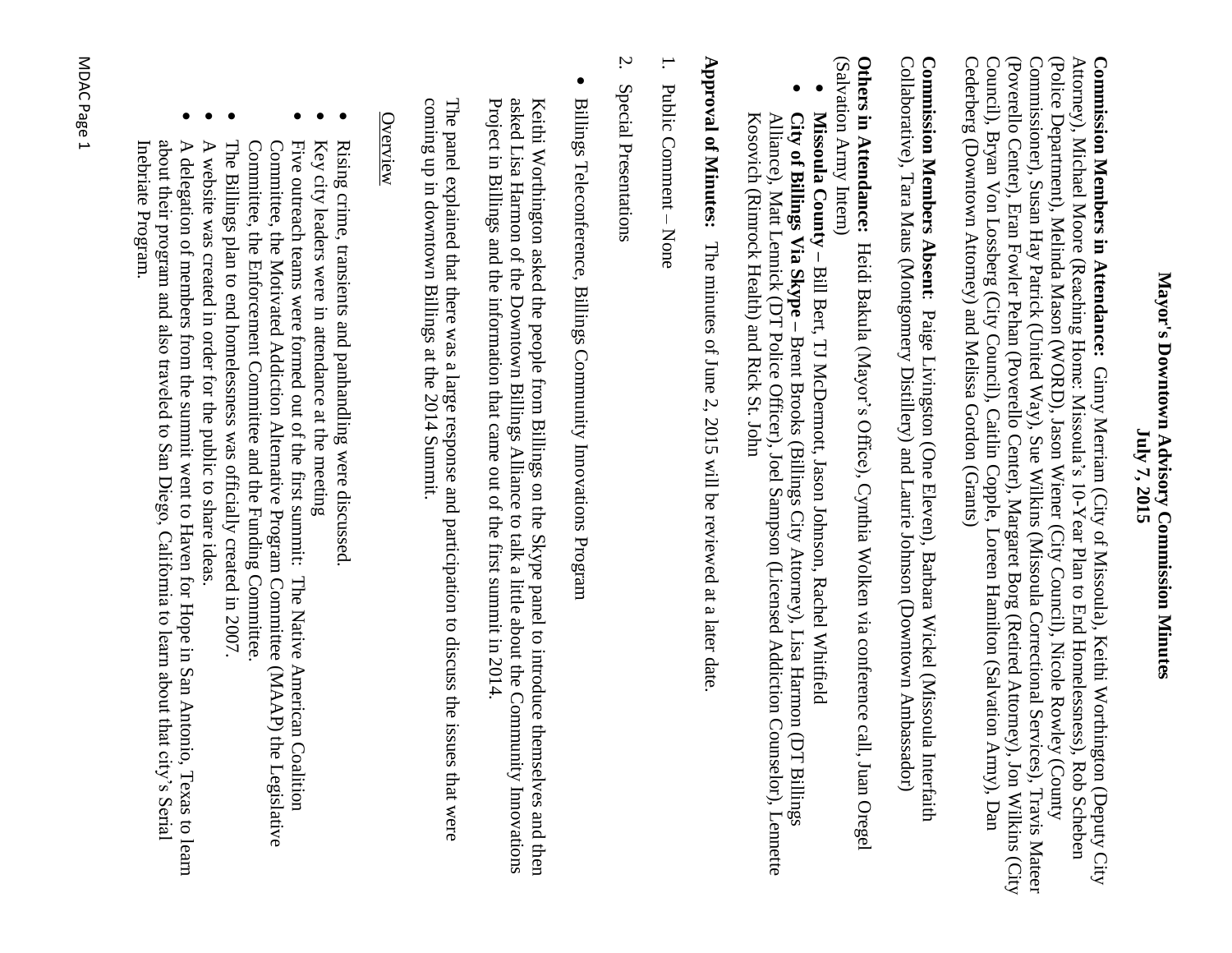- $\bullet$ the city was encountering. The City of Billings determined that early intervention was the key in solving some of the problems the city was encountering. The City of Billings determined that early intervention was the key in solving some of the problems
- $\bullet$ The city also developed a listing of resources for those in need of help to take The city also developed a listing of resources for those in need of help to take.

#### Data Collection Survey Data Collection Survey

- $\bullet$ based community also had their own summit. A survey was emailed to the local business community and the faith based community. The faith based community also had their own summit. A survey was emailed to the local business community and the faith based community. The faith
- $\bullet$ Open container citations from January to September were reviewed. 389 citations were issued, of container citations from January to September were reviewed. 389 citations were issued, of those 74 people had multiple citations. Unfortunately 96% of citations issued were to Native 74 people had multiple citations. Unfortunately 96% of citations issued were to Native Americans. This is when it was decided to approach Native Services
- $\bullet$ 74 people who were not receiving services. Of the 74 people cited, there had been 3,326 arrests primarily in the downtown area. These were the Americans. This is when it was decided to approach Native Services for help. 74 people who were not receiving services. Of the 74 people cited, there had been 3,326 arrests primarily in the downtown area. These were the

#### Infrastructure/Detox Infrastructure/ Detox

- $\bullet$ health and medical provider. health and medical provider. Key infrastructure would be a detox facility/warming center, community crisis center with a mental Key infrastructure would be a detox facility/warming center, community crisis center with a mental
- $\bullet$ Funding could be done with grants, block grant money, help from Riverstone Health Center or the Health Department Funding could be done with grants, block grant money, help from Riverstone Health Center or the<br>Health Department in Billings.
- $\bullet$ an inebriated person was intoxicated to an extreme they would be sent to the hospital for care In San Diego the Serial Inebriate Program was not staffed by medical personnel. If staff determined an inebriated person was intoxicated to an extreme they would be sent to the hospital for care. In San Diego the Serial Inebriate Program was not staffed by medical personnel. If staff determined
- $\bullet$ Now Billings has a six month treatment center and a 48 day detox center. Now Billings has a six month treatment center and a 48 day detox center.

#### **Addiction Counselor** Addiction Counselor

- $\bullet$ enforcement and available services. Constant contact by the addiction counselor has proved to be very important since those on the street know him and recognize him. An addiction counselor accompanies the police officers on the street and bridges the gap between very important since those on the street know him and recognize him. enforcement and available services. Constant contact by the addiction counselor has proved to be An addiction counselor accompanies the police officers on the street and bridges the gap between
- $\bullet$ Their licensed addiction counselor shares an office with the two downtown police officers. addiction counselor also visits the jail population in order to get them on the treatment program addiction counselor also visits Their licensed addiction counselor shares an office with the two downtown police officers. The the jail population in order to get them on the treatment program. The

#### Over-serving Efforts Over-serving Efforts

- $\bullet$ The Department of Revenue trained the two police officers on The Department of Revenue trained the two police officers on over-service of alcohol enforcement. of alcohol enforcement.
- $\bullet$ The officers worked with licensed alcohol vendors to build relationships and cooperation on over-The officers worked with licensed alcohol vendors to build relationships and cooperation on over-
- $\bullet$ service of alcohol. In turn, some single serve alcohol was removed from the shelves The Department of Revenue will also come and train vendors on over-service The Department of Revenue will also come and train vendors on over-service. service of alcohol. In turn, some single serve alcohol was removed from the shelves.
- $\bullet$ The officers are working on size and alcohol content with downtown vendors The officers are working on size and alcohol content with downtown vendors.
- $\bullet$ department. The public, regular business owners and vendors can use this form. department. The public, regular business owners complainant The Department of Revenue developed a complaint form for deals directly with the DOR who has better enforcement authority than the police and vendors can use this form.over service violations so any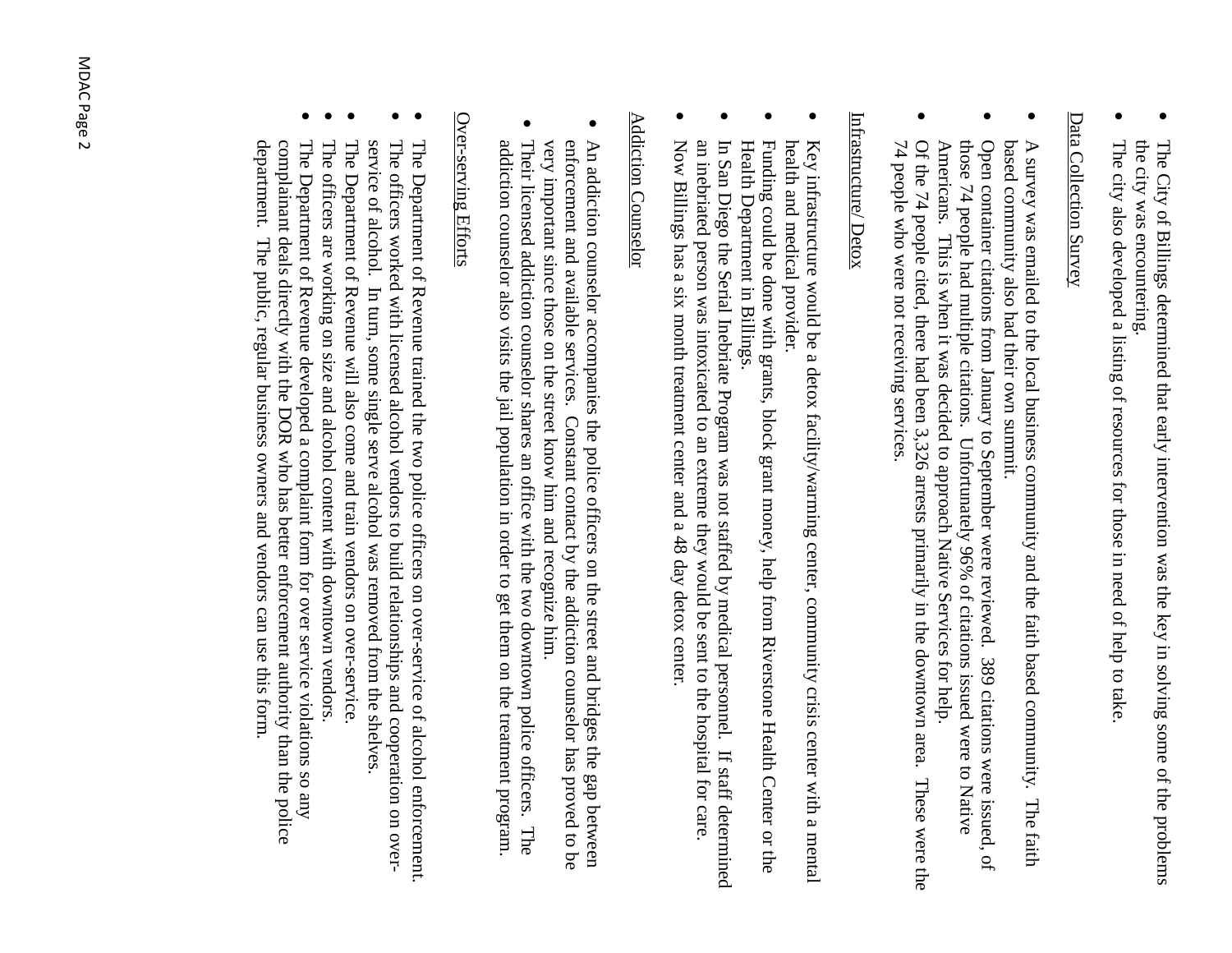#### **Jail Diversion** Jail Diversion

- $\bullet$ The ACLU was invited to the initial meetings with city officials to be sure the city was enforcing its ordinances for all individuals The ACLU was invited to the initial meetings with city officials to be sure the city was enforcing its ordinances for all individuals equally and not just the transient population. not just the transient population.
- $\bullet$ go into treatment. The city judges are on board with the police giving chronic inebriants five chances to get into a program before they go straight to jail. If they go to jail they are still given several opportunities to program before th go into treatment. The city judges are on board with the police giving chronic inebriants before they go straight to jail. If they go to jail they are still given several opportunities to five chances to get into a
- $\bullet$ The ACLU had no problem with chronic inebriants going to jail as long as they were given the treatment option.
- $\bullet$ avoid getting ticke Some ask for the ticket instead of going into treatment and some move across town to another area to Some ask for the ticket instead of going into treatment and some move across town to another area to avoid getting ticketed.
- $\bullet$ The City of Billings did give lots of notice before they instituted this program. The City of Billings did give lots of notice before they instituted this program.

### Annual Conference Statistics/Ordinance Use Annual Conference Statistics/Ordinance Use

- $\bullet$ inebriated. In 2015, 69 open container citations were issued which was a 70% drop from 2014. In 2014, 231 open container citations were issued. This includes everyone, not just the chronically inebriated. In 2015, 6 In 2014, 231 open container citations were issued. This includes everyone, not just the chronically 9 open container citations were issued which was a 70% drop from 2014.
- $\bullet$ but they are hoping other cities will be interested in passing legislation on public intoxication. enforcement. Joel Sampson explained that the Open Container and Trespass Ordinances were used, One question raised by the MDAC Commission was if any ordinances were used in Billings for enforcement. Joel Sampson explained that the Open Container and Trespass Ordinances were used One question raised by the MDAC Commission was if any ordinances were used in Billings for they are hoping other cities will be interested in passing legislation on public intoxication.

#### Funding

- $\bullet$ The City of Billings has a long-term goal of developing sober living for chronic inebriants through The City of Billings has a long-term goal of developing sober living for chronic inebriants through<br>housing.
- $\bullet$ chipped in and they are the ones that paid for the trip to San Diego They are using special meters where the public can deposit change, plus the business community has chipped in and they are the ones that paid for the trip to San Diego. They are using special meters where the public can deposit change, plus the business community has

Respectfully Submitted Executive Assistant Executive Assistant Heidi J. Bakula Heidi J. Bakula Respectfully Submitted,

#### **Jack Reidy Conference Room Jack Reidy Conference Room** Date of Next Meeting **Date of Next Meeting** August 4, 2015 **August 4, 2015**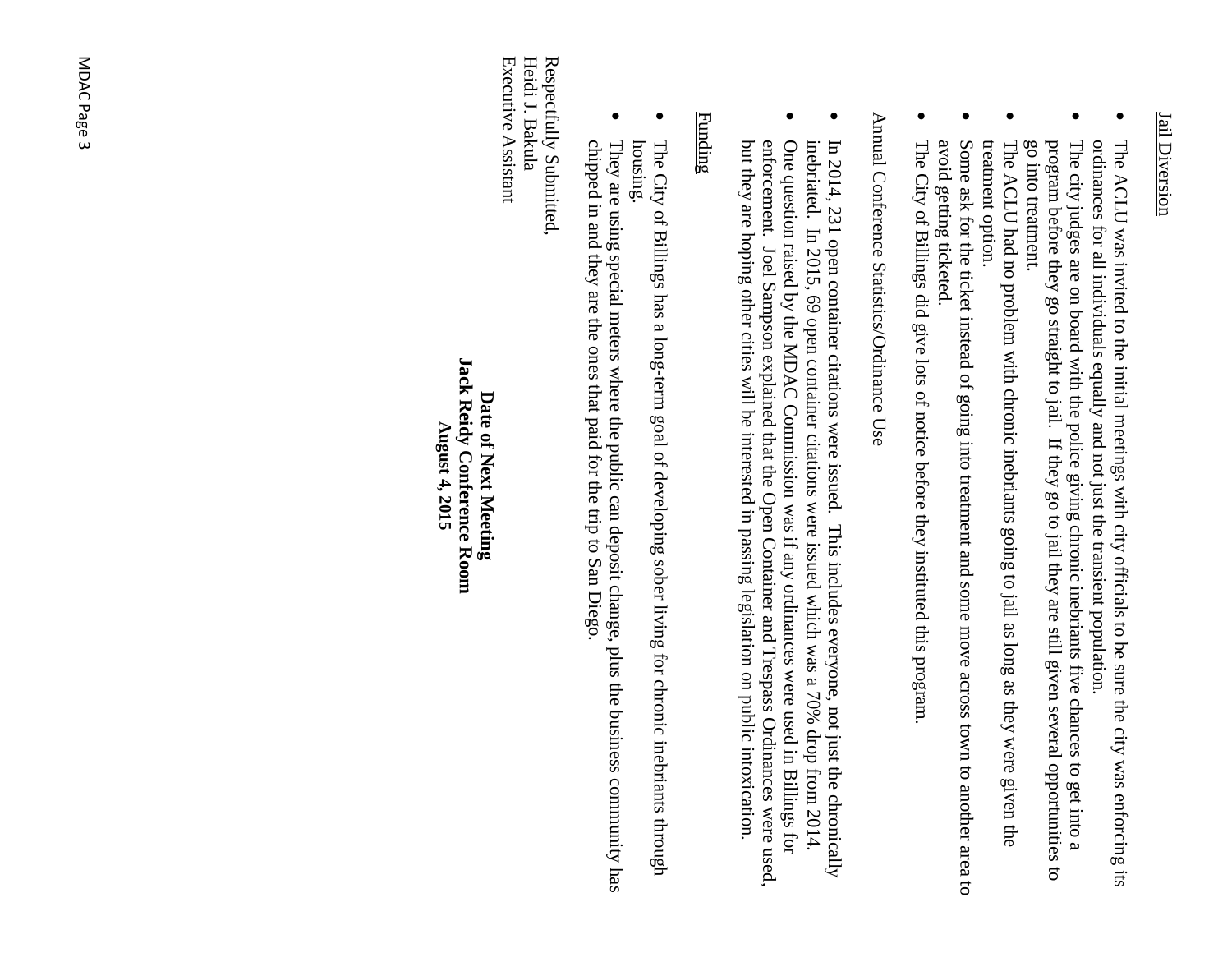



# Efforts of Success **Progress Report**

#### Intention

Teams: To update the community on progress made to date by the **Billings Community Innovations** 

## Native American Coalition Committee:

- Conducted substance use concerns survey.
- implemented Transitional Recovery and Culture Project (TRAC) Peer-to-Peer Project. Since January 2015:
- -14 peers served through TRAC Project in Billings
- -3 peer mentors trained
- 25 referrals from community stakeholders

# Motivated Addiction Alternative Program (MAAP) Committee

- -Hired Resource Outreach Coordinator (ROC) Joel Simpson, LAC, MSW.
- Developed client progress tracking system / data trends.
- Visited San Diego's Sobering Center.
- Drafted model of Social Sobering Center for Billings. Conducted Asset Mapping of community resources

## Legislative Committee:

- Senator Doug Kary sponsored Senate Bill 360 to revise public intoxication laws.
- Requested Attorney General opinion on restricting sale of >16ox cans / bottles of alcoholic beverages.
- 

## Enforcement Committee:

 $\bullet$ 

- Billings Police Department (BPD) met with alcohol vendors / retailers
- Overservice / underage enforcement BPD / Department of Revenue
- Downtown Resource Officers comparison of March, April, May calls for past two years.
- 2014

Disturbance calls: 179 Welfare checks: 42 Drunk calls: 248 Open container: 231

## Funding Committee:

 $\bullet$ 

-Spare Change for Real Change Grant

Research / apply for grants

1 5:00 Downtown<br>Starts here.

Open container: 69 Welfare checks: Drunk calls: 149 Disturbance calls: 105 2015  $\frac{4}{8}$ 

MONTANA-WYOMING<br>TRIBAL LEADERS COUNCIL